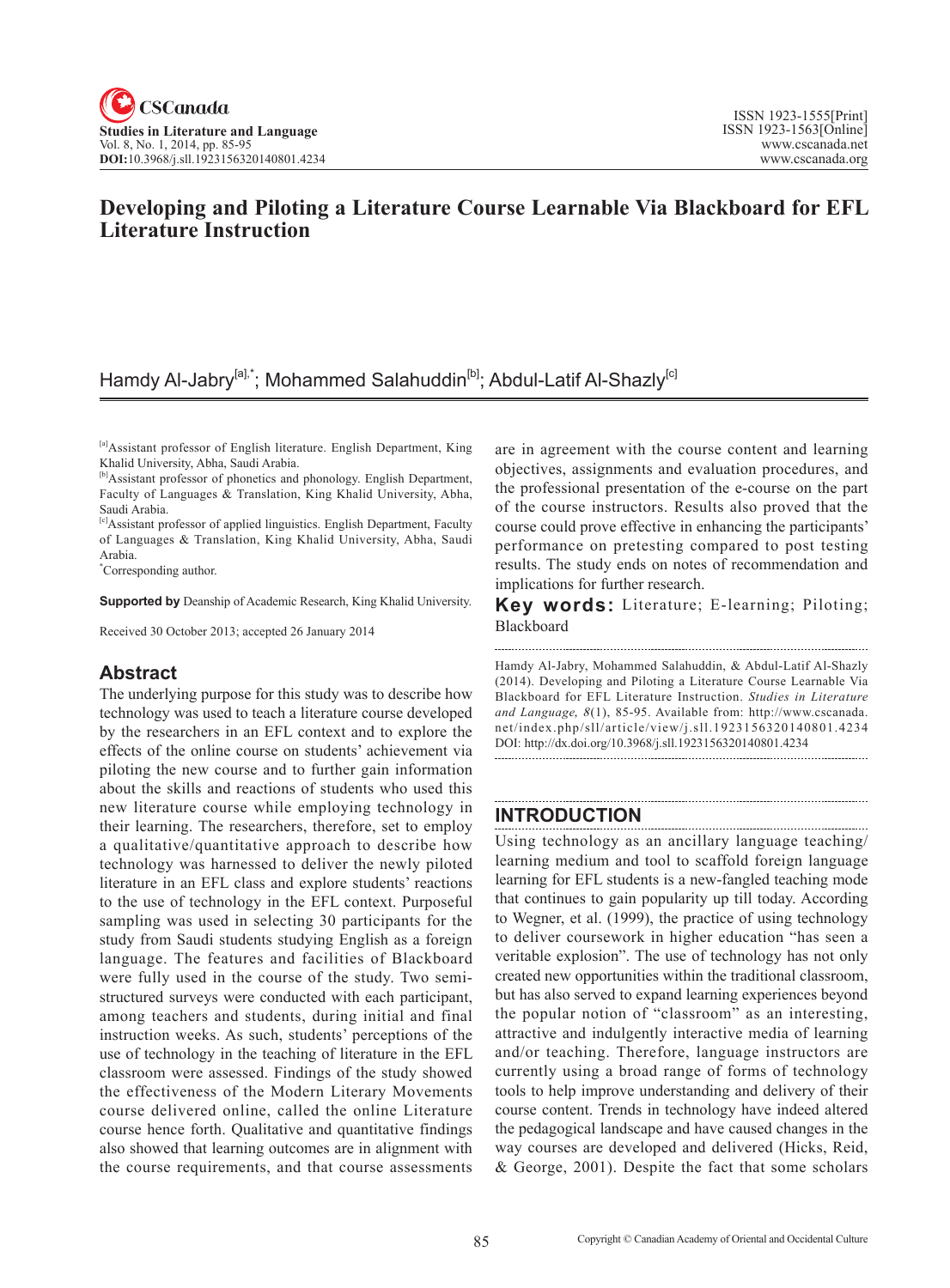(e.g., Smith & Ayers, 2006) widely think that technology may cause some impediment to the process of learning, quite adverse findings on this topic have been revealed accumulatively over the past three decades to suggest that when used appropriately, technology indeed helps improve the various aspects of learning (Ehrmann, 2002).

One field in which the effects of technology integration into the teaching arena have been realized, applied and appraised widely is in the education of students learning English as a foreign language (EFL). In this vein, empirical research conducted to examine the effects of technology-enabled teaching revealed that the use of technology helped motivate EFL learners to develop strategies for successful language learning (Mayer, 1999; Moreno, Boire, & Vagge, 1999; Jelfs & Whitelock, 2000; Mansoor, 2002). Therefore, these findings from prior research and studies have demonstrated that technology usage may lead to positive learner experiences in EFL classrooms; nonetheless, it must be explained that most of the studies were conducted in situations where simplified materials designed for EFL learners was used, and these were often ready-made courses. The question still remains as to whether this trend will persist when literature is included in the EFL curriculum.

The use of literature as a medium for language learning and/or teaching has received considerable attention at the level of theory and practice in ESL/EFL research. For instance, literature was contended to be an important method of teaching both the target language and its literature, especially in a culturally sensitive environment like Saudi Arabia (Zaid, 1999).

The views against the use of literature as a medium of language learning suggest that literary language is structurally complex, conceptually difficult to understand, and is unique to a particular culture or authentic situation, and perhaps is misinterpreted in ideologically mindset countries inebriated by over-religiosity. Therefore, the presentation of literature-driven courses may not be commensurate with the goals of teaching language skills or grammar in the foreign language classroom via helping students meet their academic and professional needs, especially if there is an adverse trend against literature teaching in ideology-based settings (Kay, 1982). Kay (1982) further elucidates his argument as follows:

Certainly, in so far as literature can foster an overall increase in reading proficiency, it will contribute to these goals. An evaluation of reading proficiency rests on an understanding of what is involved in the reading process…..reading necessitates the ability to interact with a text by decoding the language and comprehending the concepts presented (p. 530).

The use of literature courses for teaching language skills in the EFL classroom needs to be supported by rigorous empirical research. Therefore, research that explores the presentation of literature courses within the environments of e-learning are further needed to investigate the role of technology as a medium of presenting literature e-courses with the goal of helping EFL students' language skills. Given that little research has been conducted in this area (Pellicer-Sanchez & Schmidt, 2010), such a study is important in order to provide EFL instructors with an evidence-based frame of reference, in a context like Saudi Arabia.

# **1. RESEARCH OBJECTIVES**

The purpose of this study is to describe how technology is going to be used to successfully teach a literature course developed recently by the researchers in an EFL context in the College of Languages and Translation, King Khalid University and explore the effects on students via piloting the new course and to further gain information about the skills and reactions of students who are going to use this new literature course while employing technology in their learning.

#### **2. RESEARCH QUESTIONS**

This study was designed to explore the effectiveness of a designed literature course to teach literary movements and reading and writing skills in integration with technology. Therefore, the study was designed to respond to the following research questions:

i. What are the perceptions of both students and teachers as per the effectiveness of technology integration in the teaching of literature on their reading and writing skills?

ii. How effective is the Blackboard learning management technology in helping students understand the literary concepts presented in the new literature course?

iii. How valid is the online Literature course for teaching key literary terms and movements as determined by the students' performance on a Literature test and their opinions and their teachers' opinions using introspective surveys?

# **3. REVIEW OF LITERATURE**

### **3.1 Using Literary Texts in Language Instruction**

The review of ESL/EFL pedagogy in classrooms showed that reading, listening, speaking, and writing are four important skills emphasized in language learning. Language textbooks provide the opportunity for practicing these essential components. However, using only textbooks in EFL instruction has been found to be insufficient. For instance, Chen, Chen, Chen and Wey (2013) found that textbooks only offered few opportunities for students to expand their vocabulary beyond the first 2,000 words and academic words. Chen and colleagues went on further to suggest the use of novels as a good written supplementary source, as literature can get learners involved in extended reading. An assessment of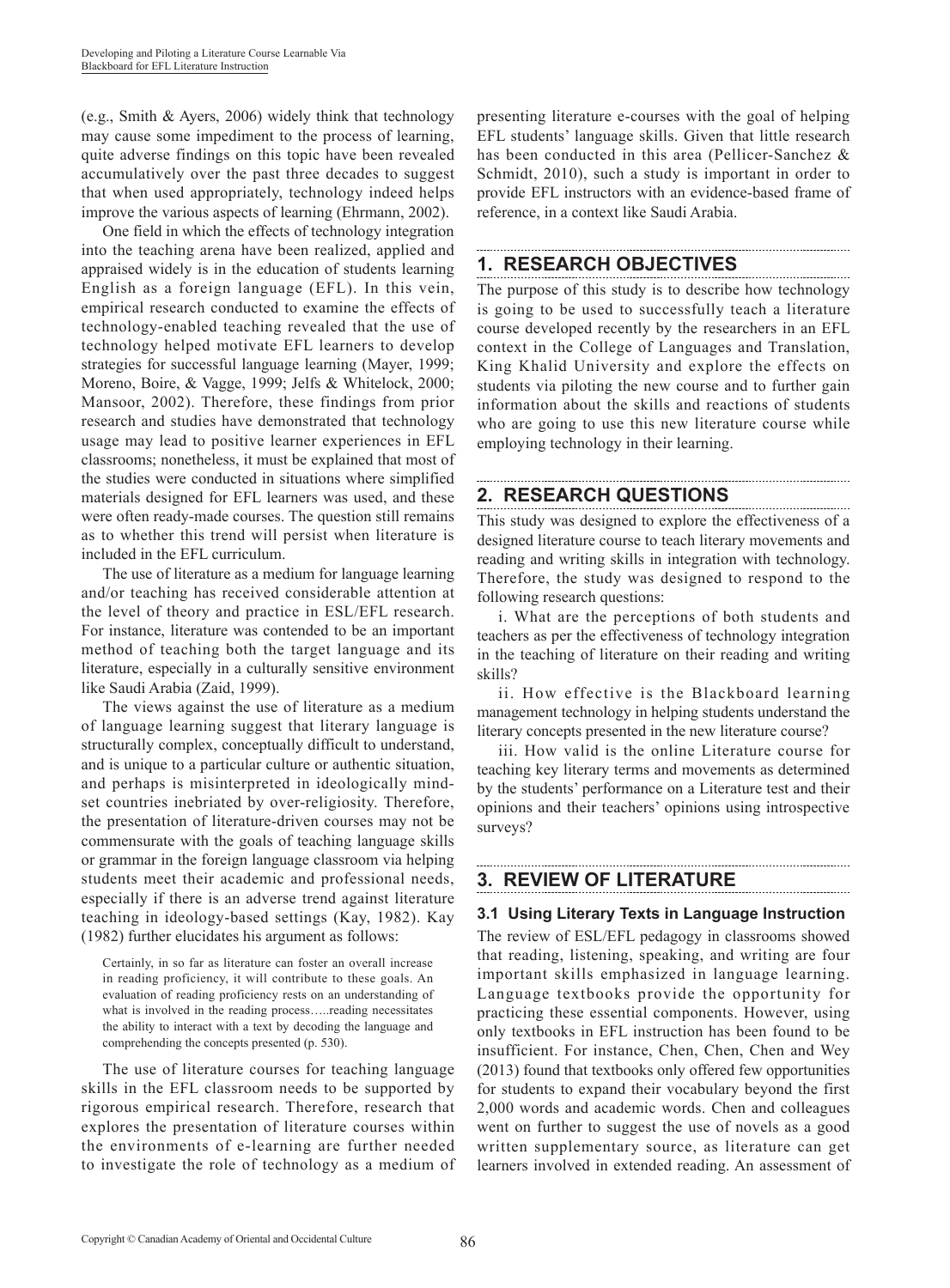the literacy skills among the Taiwanese students in Chen et al.'s study showed a significant improvement in reading scores among the participants when literary texts were included in instruction. The use of literature provides the opportunity for ESL/EFL students to interact with the language as they get to learn new vocabulary.

Furthermore, Horst, Cobb, and Meara (1998) showed that using literary readers had given rise to the acquisition of new vocabulary and the development of the learners' skill to recognise lexical associations in the literary lexicon acquired from literary readers used in the study over a period of ten days.

Additionally, researchers indicated that using literature books, especially abridged literary readers can be conducive to enhanced motivation and the stimulation of interest in reading and culture learning, eventually leading to improved fluency in the target language (Horst, 2005). In addition, literature can provide authentic learning material and realia, as well as they are available in a variety of formats, such as books, movies, CD-ROMs and other supplementary materials that can facilitate comprehension and integrate the four skills of language plus the thinking skills (Horst, 2005).

Prior research revealed that reading or using literature in ESL/EFL language learning contexts does indeed encourage vocabulary learning. Findings from prior research suggest that the use of literature for teaching reading and writing can induce the development of language proficiency levels at any level of language learning (Gareis, Allard, & Saindon, 2009). In this vein, too, integrating technology in the teaching of literature can provide sufficient scaffold to positive learning and/or teaching, especially in EFL pedagogy.

# **3.2 Using Multiple Technologies in Language Instruction**

The rapid development of technology has pooled in a plethora of research regarding the effects of technology integration in instruction concluding that technology is important in the teaching and learning of languages, thereby encouraging the use of technological equipment such as radio, TV, cassettes, CD-ROMs, DVDs, and communicative tools such as e-mails, chat rooms, discussion boards, and other e-learning facilities (Usun & Komur, 2009). Wang (2004) also noted that integrating technology into language learning helps develop language learners' communication skills as well as build and improve their language skills in the classroom. Furthermore, the use of e-learning technology can offer students a sense of freedom, motivation, and provide them with the encouragement and positive attitudes they need for learning (Genc-Ilter, 2009; Fageeh & Mekheimer, 2013).

In this regard, Sarica and Cavus (2008) investigated the effects of using e-learning technology on EFL learning via chat rooms, synchronous and asynchronous lecturettes, and pen pal search engines. The findings disclosed that e-learning technology helped enhance student learning. In summary, most of prior research indicates that the use of technology in foreign language learning helps improve language skills and study skills in listening (Belz, 2002), speaking (Gareis, 1997; Ginther, 2002; Dunn & Griggs, 1995), writing (Anderson & Speck, 2001), and reading (Case & Truscott, 1999). Therefore, Genc-Ilter (2009) suggests that the integration of technology in the language curriculum has become a must and that literature as well as language skills instructors emphasise the importance of using authentic and interactive activities, materials that should be selected to meet the needs and interests of the students utilising curricular activities mediated by the technology.

In regard to learning efficiency, Yang and Chen (2007) have demonstrated that e-learning can lead to enhanced language learning in the classroom, as well as positive attitudes towards the coursework learned in a technologybased language classroom. Huang, Chern and Lin (2009) prove the potentially improving effects of online reading facilities, such as the language learning management software (LMS) in the enhancement of comprehension of reading texts. Moreover, the effectiveness of online learning in the English language classroom has been well documented in research (Hellebrandt, 1999; Kelm, 1992; Warschauer, 1996; Irons et al., 2002; Stubbs and Martin, 2003; O'Toole & Absalom, 2003; MacDonald & McAteer, 2003; Lebel, et al, 2005; Tallent-Runnels, et al., 2006; Poole, 2006; Newsome, 2008).

Furthermore, research indicated that the speed and stability of Internet connections pose serious issues in the use of corpus for language learning. For example, Sun (2003) showed that the participants in his study had a positive attitude towards the extensive reading programme and the system in enhancing their language skills. In addition, students' Internet reading ability was improved and they became more capable of finding reading materials. These were all important for establishing learners' independence and autonomy in L2 reading.

Worldwide, there is a growing number of effectiveness research that taps into the effects of e-learning media on language learning and development as well as in other academic disciplines (Irons et al., 2002; Stubbs & Martin, 2003; O'Toole & Absalom, 2003; MacDonald & McAteer, 2003; Gilmore & Warren, 2007; Oh, 2003; Bernard et al., 2004; Crutsinger et al., 2005; Stokes et al., 2004; Tallent-Runnels et al., 2006; Poole, 2006; Tham and Werner, 2005; Newsome, 2008). In university education, there arises "the need for a holistic approach to embedding e-learning in institutional activities". For instance, Moskal et al. (2006) explained that

The expansion of online environment presents formidable challenges to higher education. Universities must confront the demand for new pedagogies, enhanced support for both faculty and students, organizational redefinition, authentic and contextual assessment techniques (p.27).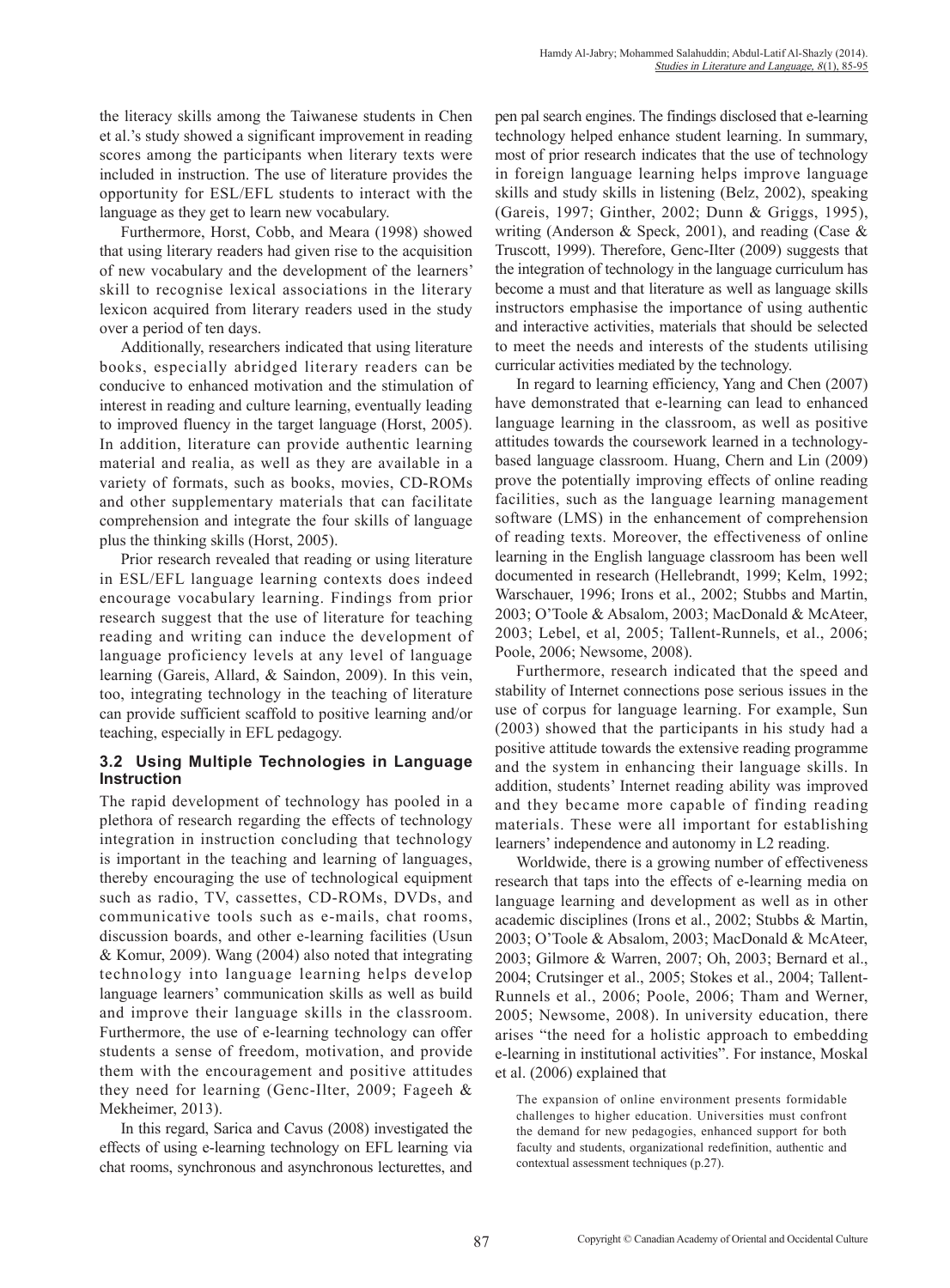Moreover, Lynch (2001) emphasized that "effective student and faculty preparation for the Web-based teaching and learning environment can make a significant impact on student success in their studies, thus increasing retention and curriculum completion" (p.3).

Therefore, there is a need to build on the accumulated expertise associated with conventional teaching in order to establish best practices for effective online learning and instructions and to devise appropriate pedagogical, organizational and technological paradigms that will shape the groundwork for future courses (Lebel et al., 2005; Harasim, 1995, pp.189-211).

# **4. RESEARCH METHODOLOGY**

This employed a qualitative approach to describe how technology could be used to successfully teach a newly piloted literature in an EFL class and explore students' reactions to the use of technology in the EFL context. Purposeful sampling was used in selecting participants for the study. Contact with the participants was initiated by way of recruitment letters handed out during a class visit. Students who indicated their willingness to take part in the study were asked to complete an informed consent form prior to participation.

The study participants were comprised of 30 Saudi students studying English as a foreign language. The technological devices included the features and facilities of Blackboard. In addition, computer technology, the Internet, and an overhead projector were used in the presentation of literary materials to the students.

### **4.1 Description of the Instruments**

The survey instruments consisted of the Instructor Reflection Survey (originally developed by (Filimban (2008)) and Arabicised and standardized by the researchers) and the Student Reflection Survey (originally developed by Newsome, 2008, adapted, Arabicised and standardized for purposes of the present study by the researchers). Both survey forms included close-ended Likert scale statements (quantitative data) and openended questions (qualitative data). These instruments were used to measure the factors that contribute to the effectiveness of an online course from instructor and student perspectives.

The Instructor Reflection Survey was given to three teachers in the Faculty of Languages and Translation, English Department, who were involved in blended teaching of the online literature course. All sampled teachers responded to the questionnaire. The Online Instructor Reflection Survey gathered descriptive data from the instructors in order to look for correlations between teaching experience and course effectiveness. Instructors were asked about their teaching experience, course development experience and faculty ranking. The questionnaire sought out both quantitative and qualitative data.

The student reflection survey was given to 30 full time students. It was intended to gather descriptive data from students both to provide background information on the respondents' online literature course that they were enrolled in and their levels and aspects of satisfaction with this online course in terms of professionalism, the programme content and material, supplementary modules, their recommendations for improving the content of this course and recommendations for improving the appearance of the online program. The first two questions on this survey were Likert-scale type and the remaining two sought for qualitative responses.

#### **Table 1 Instructors' Ranks**

| <b>Faculty rank</b>        | No. | (%)          |
|----------------------------|-----|--------------|
| <b>Assistant Professor</b> |     | 73.3         |
| Lecturer                   |     | $\mathbf{0}$ |
| Instructor                 |     | 26.7         |
| Total                      | ◠   | 100          |

### **Table 2**

### **Online Courses Taught by the Sample**

| <b>Online courses taught</b> | Frequency | (%) |
|------------------------------|-----------|-----|
| Drama (ENG 332)              | 10        | 50  |
| Novel (431)                  | 10        | 50  |

### **Table 3**

# **Overall Teaching Experience at KKU**

| Overall teaching experience at KKU | No. | $\frac{10}{2}$ |
|------------------------------------|-----|----------------|
| Less than one year                 |     |                |
| 1 year to less than 2 years        |     |                |
| 2 years to less than 3 years       |     |                |
| 3 years to less than 5 years       |     |                |
| 5 years to less than 10 years      | 2   | 73.3           |
| More than 10 years                 | 1   | 26.7           |
| Total                              | 3   | 100            |

### **Table 4**

### **Teaching Experience in Higher Education Institutions**

| <b>Previous teaching experience</b> | No. | (%) |
|-------------------------------------|-----|-----|
| Yes                                 |     | 100 |
| No, if no skip question $#5$        | -   |     |
| Total                               |     |     |

### **4.2 Validity and Reliability of the Instruments**

Inter-rater validation indicated the instruments were valid enough to collect the data they were meant to gather.

The reliability of the questionnaire has been determined using the Kuder-Richardson formula (21) (Brown, 1996). The reliability co-efficient computed for the 27 items was 0.991, which is a very high.

The survey was administered to (12) faculty members and junior staff members to determine its reliability,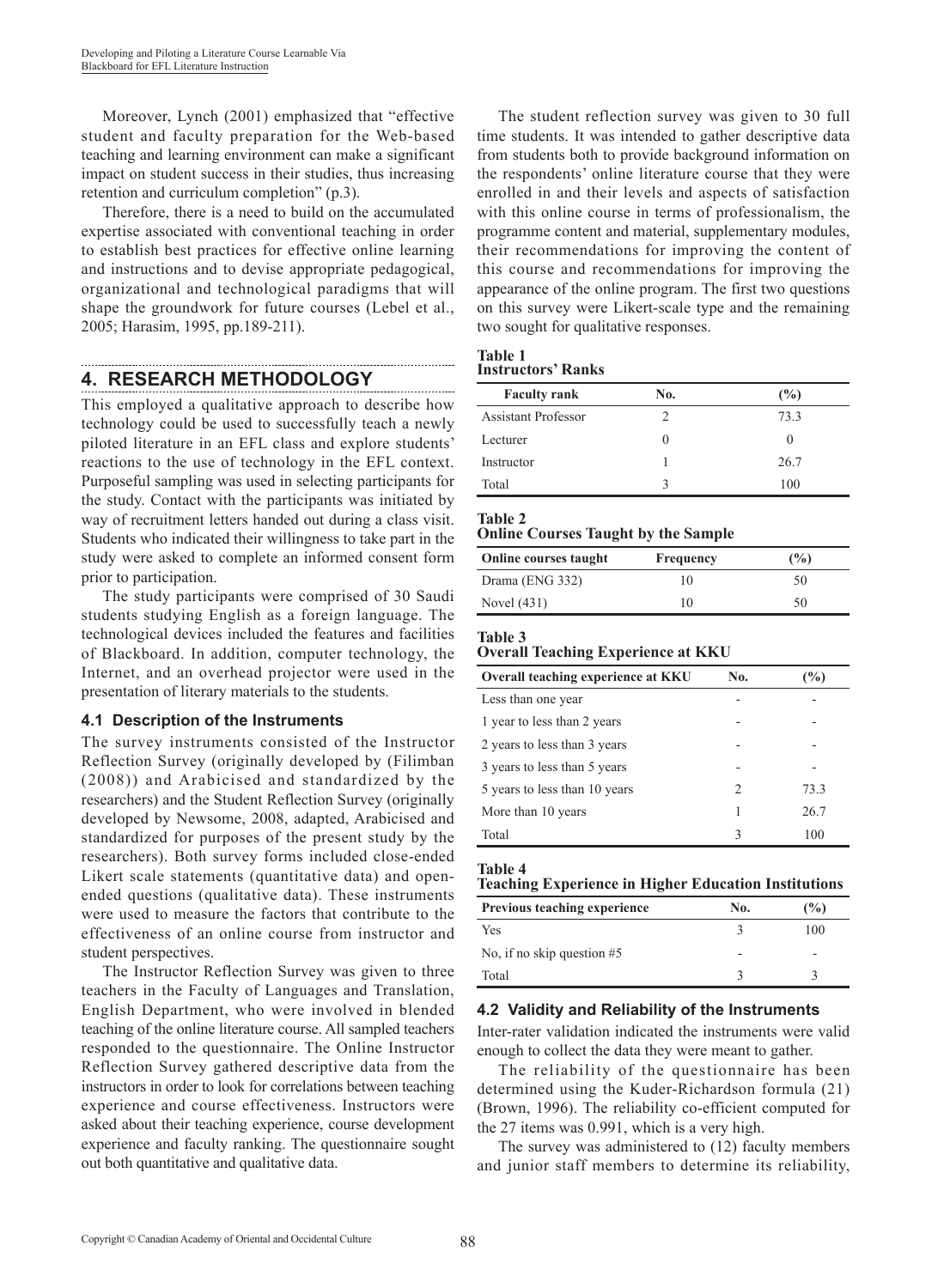manipulating a test-retest method. The reliability of the survey was determined using the Kuder-Richardson formula (21). The reliability co-efficient computed for the survey items was 0.926.

# **5. FINDINGS**

### **5.1 Instructors' Reflection Survey**

*The instructors' reflection survey* gathered descriptive data from the instructors as summarized in Tables 1-3.

**Table 5**

**Faculty Ranks, Courses Taught Online, and Teaching Experience**

| <b>Faculty rank</b>           | No.            | (%)     |
|-------------------------------|----------------|---------|
| <b>Assistant Professor</b>    | $\overline{c}$ | 66.7    |
| Instructor                    | 1              | 33.3    |
| Total                         | 3              | 100     |
| Online courses taught         | Frequency      | $(\%)$  |
| Drama (ENG 332)               | 10             | 50      |
| Novel (431)                   | 10             | 50      |
| Teaching experience           | Frequency      | Percent |
| 5 years to less than 10 years | 2              | 66.7    |
| More than 10 years            | 1              | 33.3    |
| Total                         | 3              | 100.0   |

As the table above shows, 66.7% had a teaching experience at KKU from 5 years to less than 10 years and 33.3% were teaching for more than 10 years. All information from the surveys was coded for statistical analyses and entered into a computer database. Statistical procedures employed included descriptive statistics analysis for the various items on the survey (totals, percentages, means, and standard deviations).

## **5.2 Instructional Design and Delivery of Online Courses**

The first section of the questionnaire provides an overview of the respondents' interaction with instructional design and delivery of online courses. Table 4 presents the answers. Participants were asked to respond to 5 Likerttype statements dealing with their perceptions about the Instructional design and delivery of online courses (item 1-5), and student learning outcomes.

As Table 6 illustrates, informants from among the instructors perceived the instructional design and delivery processes of online courses as positive with an overall mean score of 3.73 (SD = 0.92). There were 33.3% of the faculty who strongly agreed that the course structure and materials were well organized, with moderate mean and Std. Deviation( $4\pm$ .1.00). There were also 66.7% of the faculty who didn't know that the course structure and materials were well organized, and 33.3% of the faculty agreed that the syllabus lacked coherence and interconnectedness, with the mean and Std. Deviation respectively  $(3.33\pm 577)$ . In addition, 33.3% of the faculty strongly agreed that the course was designed with various visual, textual, and/or auditory cues, with the mean and Std. Deviation respectively (3.67± 1.528).

**Table 6 Instructors' Perceptions About Instructional Design and Delivery of Online Courses**

| <b>Item</b>                                                                                                                    | М    | SD    |
|--------------------------------------------------------------------------------------------------------------------------------|------|-------|
| The course structure and materials are well<br>organized.                                                                      | 433  | 577   |
| The syllabus lacks coherence and interconnectedness.                                                                           | 333  | -577  |
| The course is designed with various visual, textual,<br>and/orauditory activities that improve the students' 3.67<br>learning. |      | 1.155 |
| The course content is appropriate and up-to-date                                                                               | 4.33 | -577  |
| Overall                                                                                                                        | 3.73 | 0.92  |

There were 66.7% of the faculty who didn't know that auditory activities improved the students' learning, and 33.3% of the faculty strongly agreed to the statement that auditory activities improved the students' learning, with the mean and Std. Deviation respectively  $(3.67\pm1.155)$ . In addition, 66.7% of the faculty agreed that the course content was appropriate and up-to-date, and 33.3% of the faculty didn't know that this was the case, with the mean and Std. Deviation respectively (3.67± 0.90). However, 66.7% of the faculty didn't know that the course structure and materials were well organized, and 33.3% of the faculty agreed that the syllabus lacked coherence and interconnectedness, with the mean and Std. Deviation respectively  $(3.33\pm 0.577)$ .

# **5.3 Student Learning Outcomes**

Table 7 shows the mean scores of the respondents on their perceptions of the expected student learning outcomes and the standard deviations thereof.

**Table 7 Instructors' Perceptions About Student Learning Outcomes**

| <b>Items of the Survey</b>               | Mean | <b>Std. deviation</b> |
|------------------------------------------|------|-----------------------|
| Learning outcomes are clearly explained. | 4.33 | .577                  |
| Tasks are clearly defined.               | 3.00 | 1.732                 |
| Sufficient time for achieving outcomes.  | 333  | -577                  |

The informants agreed that learning outcomes were clearly set and explained ( $M = 4.33$ , SD = .577), sufficient time was allotted to the tasks geared towards achieving better learning outcomes ( $M = 3.33$ ,  $SD = .577$ ) and that learning tasks were clearly defined  $(M = 3.00, SD = 1.7)$ .

# **5.4 Assessment and Evaluation**

Table 8 below shows the mean scores of the respondents on their perceptions of assessment and evaluation methods associated with the online literature course and the standard deviations thereof.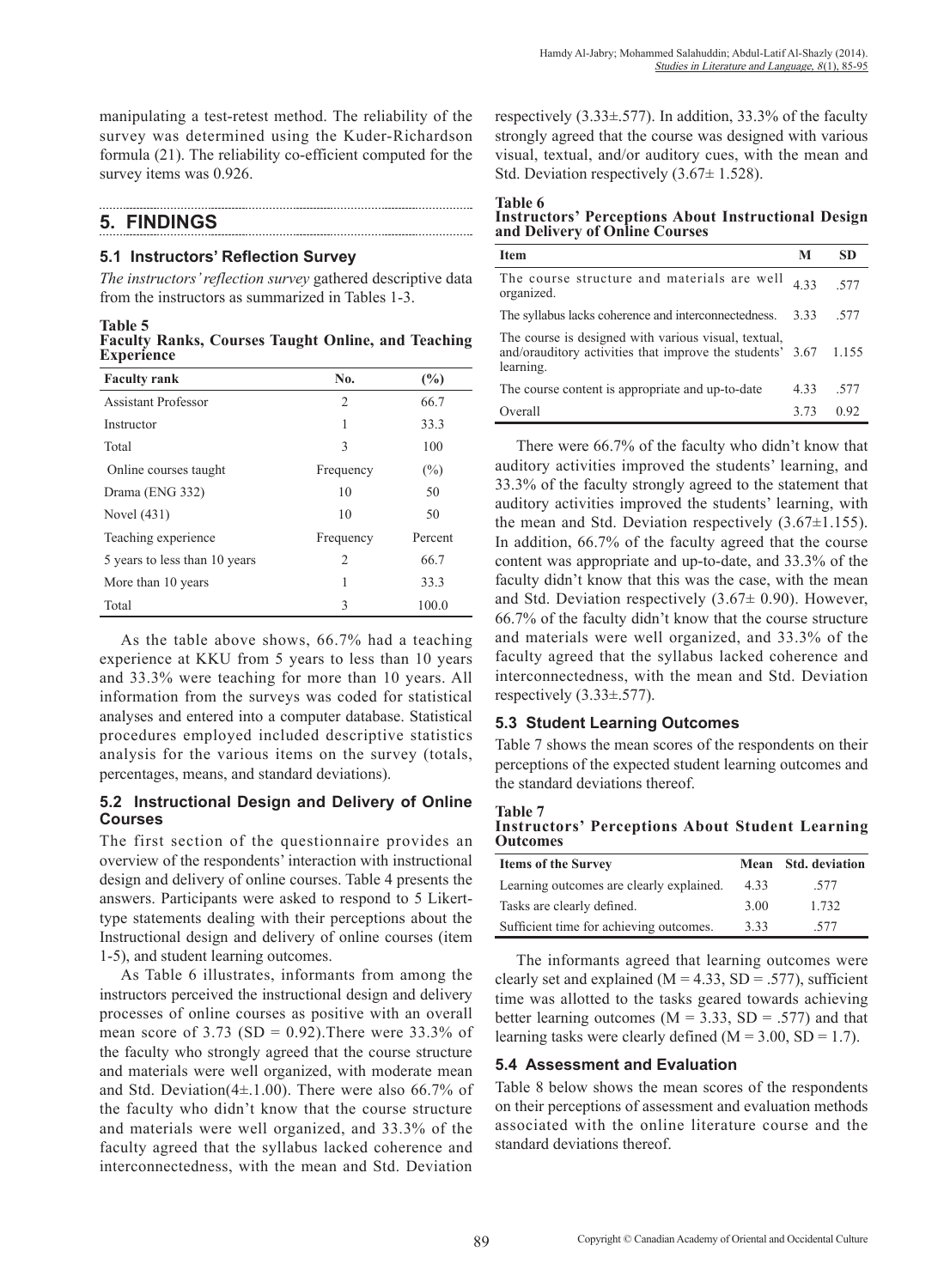#### **Table 8 Instructors' Perceptions About Assessment and Evaluation in the Online Course**

| <b>Items of the Survey</b>                                           | Mean | Std.<br>deviation |
|----------------------------------------------------------------------|------|-------------------|
| Assessments are haphazard.                                           | 3.33 | -577              |
| How students will be graded in the class is<br>clearly explained     | 3.67 | 1.155             |
| Assignments with appropriate levels of<br>difficulty are provided.   | 333  | -577              |
| Feedback on assignments is provided<br>within a reasonable timeframe | 3.00 | 1 732             |

The informants agreed that the online literature course provided clear information on how the students were graded in the course ( $M = 3.67$ ,  $SD = 1.155$ ), but they also agreed that some assessments were haphazard  $(M = 3.33)$ ,  $SD = .577$ ) while some other assessments were graded in terms of difficulty levels ( $M = 3.33$ ,  $SD = .577$ ), and they also agreed that feedback on assignments was provided within reasonable time frameworks  $(M = 3.00, SD = 1.73)$ .

### **5.5 Student Empowerment**

Table 9 below shows the mean scores and standard deviations of the perceptions of the informants with regard to the survey section Student Empowerment.

### **Table 9**

**Instructors' Perceptions About Student Empowerment in the Online Literature Course**

| <b>Items of the Survey</b>                                                   | Mean   | Std.<br>deviation |
|------------------------------------------------------------------------------|--------|-------------------|
| The students are given opportunities to<br>express themselves.               | 333    | .577              |
| The students are given opportunities to<br>share their cultural backgrounds. | 433    | .577              |
| The students are given a voice in how<br>they will be graded.                | 3.3333 | 57735             |

The informants agreed that the online literature course provided opportunities for the students to share their cultural backgrounds ( $M = 4.33$ ,  $SD = .577$ ) and they also agreed that the students were given a voice in how they were assessed and graded during the course  $(M = 3.333)$ ,  $SD = .57735$ ). The instructors also agreed that the students were given opportunities to express themselves during the course ( $M = 3.33$ ,  $SD = .577$ ).

### **5.6 Social Presence**

Table 10 below shows the mean scores and standard deviations of the perceptions of the instructors as regards social presence in the Literature course delivered online.

The informants agreed that the online Literature course provided opportunities for the students to share their postings onthe discussion board of the Blackboard system  $(M = 4.33, SD = .577)$ . They also agreed that the students were given opportunities for positive interactions during the course  $(M = 3.67, SD = 1.155)$ . The instructors also agreed that the students were given opportunities forindepth thinking, merging with the e-learning community, and expressing their identities without anonymity to avoid unethical practices in discussion board postings during the e-course ( $M = 3.33$ ,  $SD = 0.577$ , respectively for each of these factors).

# **Table 10**

**Instructors' Perceptions About Social Presence in the Online Literature Course**

| <b>Items of the Survey</b>                                                         | Mean | Std.<br>deviation |
|------------------------------------------------------------------------------------|------|-------------------|
| Students are encouraged to post a self-<br>introduction on the discussion board    | 4.33 | .577              |
| Students are required to think in-depth<br>about a subject.                        | 333  | -577              |
| Anonymity can lead to cheating and other<br>unethical practices.                   | 3.33 | -577              |
| Students are given opportunities for<br>positive interactions with other students. | 3.67 | 1.155             |
| Students are helped to feel part of a<br>learning community.                       | 333  | -577              |

## **5.7 Study and Thinking Skills**

Table 11 below shows the mean scores and standard deviations of the perceptions of the instructors as regards study and thinking skills in the Literature course delivered online.

**Table 11 Instructors' Perceptions About Study and Thinking Skills in the Online Literature Course**

| <b>Items of the Survey</b>                                                  | Mean | Std.<br>deviation |
|-----------------------------------------------------------------------------|------|-------------------|
| Students are required to think in-depth<br>about a subject.                 | 3.67 | 1.155             |
| Students are required to analyze,<br>synthesize, and interpret information. | 4.33 | .577              |
| Students are required to problem solve.                                     | 433  | .577              |
| Courses can help students develop critical<br>and creative thinking.        | 3.33 | -577              |

The respondents agreed that the online Literature course required the students to analyse, synthesize, and interpret information provided in the e-course  $(M = 4.33, SD =$ .577). They also agreed that the students were required to practice problem-solving during the course  $(M = 4.33)$ ,  $SD = .577$ ). The instructors also agreed that the students were given opportunities for in-depth thinking, merging with the e-learning community, and expressing their identities without anonymity to avoid unethical practices in discussion board postings during the e-course  $(M = 3.33)$ ,  $SD = .577$ , respectively for each of these factors).

### **5.8 Course Alignment**

Table 12 below shows the mean scores and standard deviations of the perceptions the instructors expressed as regards course alignment in the Literature course delivered online.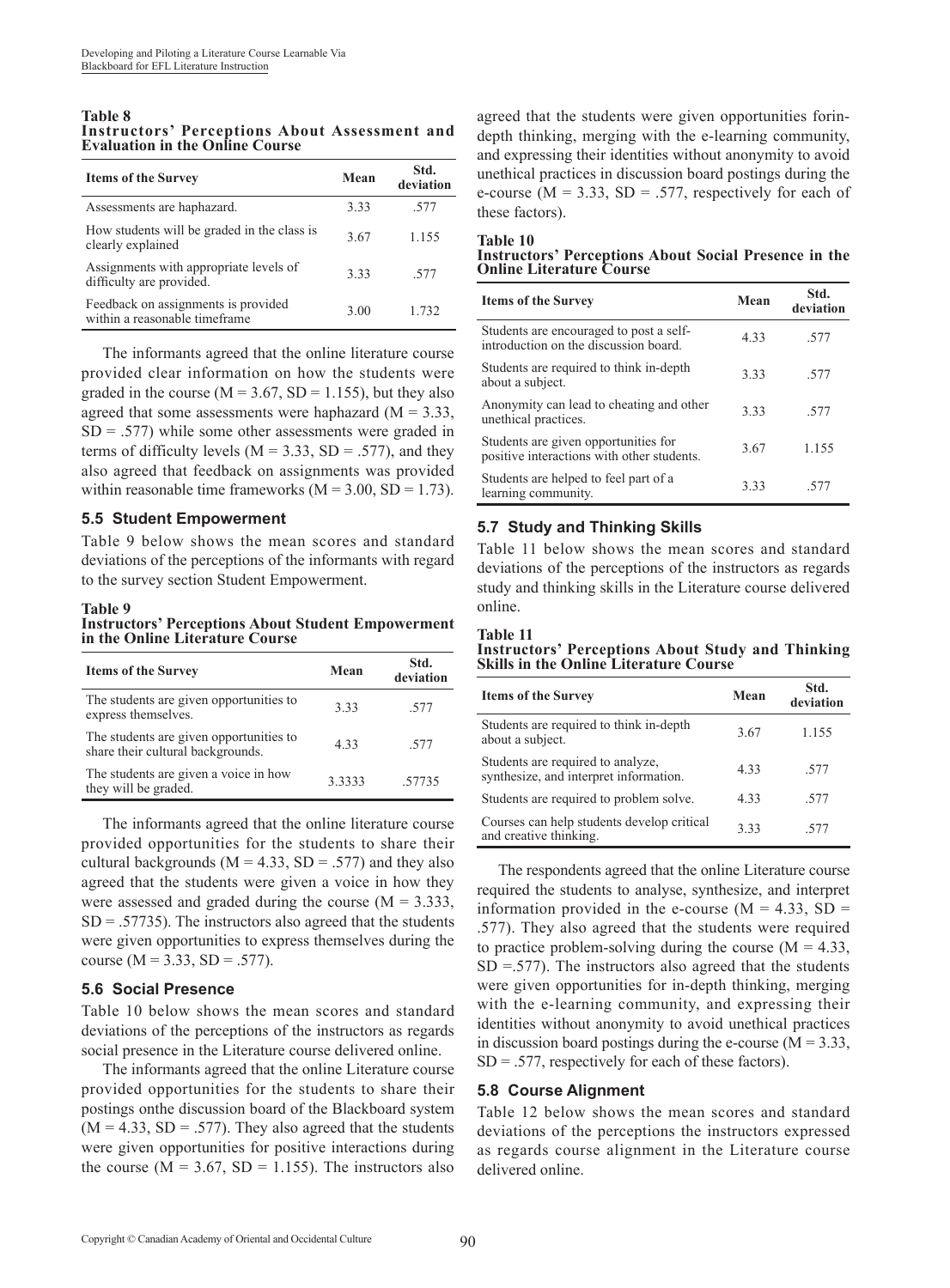**Table 12 Instructors' Perceptions About Course Alignment in the Online Literature Course**

| <b>Items of the Survey</b>                                                              | Mean | Std.<br>deviation |
|-----------------------------------------------------------------------------------------|------|-------------------|
| Assignments that reflect student interests<br>and abilities are provided.               | 433  | -577              |
| Learning outcomes are in alignment with<br>the course requirements.                     | 333  | -577              |
| Course assessments are in agreement with<br>the course content and learning objectives. | 333  | -577              |

The respondents agreed that assessments in the online Literature course reflected student interests and abilities in the e-course  $(M = 4.33, SD = .577)$ . They also agreed that learning outcomes are in alignment with the course requirements ( $M = 3.33$ ,  $SD = .577$ ). The instructors also agreed that course assessments are in agreement with the course content and learning objectives in the e-course (M  $= 3.33, SD = .577$ ).

### **5.9 Students' Survey**

Merits of the Online Literature Course

Table 13 below shows the mean scores and standard deviations of the perceptions of the students as regards the benefits of the online Literature course as defined in the students' survey; these are the accessibility of the e-course, its flexibility, teachability, and student-centeredness.

#### **Table 13 Merits of the Online Literature Course**

| <b>Merits of the Online Literature Course</b> | <b>Frequency</b> | Percent |
|-----------------------------------------------|------------------|---------|
| Accessibility                                 | 12               | 40.0    |
| Flexibility                                   | 5                | 16.7    |
| Teachability                                  |                  | 23.3    |
| Student centeredness                          | 6                | 20.0    |
| Total                                         | 30               | 100.0   |

A higher percentage of students (40%) agreed that the online Literature course was readily accessible to them via Blackboard. They also agreed that the course was teachable (23.3%) and it was flexible (16.7).

### **5.10 Demerits of the Online Literature Course**

Table 14 below shows the mean scores and standard deviations of the perceptions of the students as regards the disadvantages of the online Literature course as defined in the students' survey; these are isolation, lack of face-to-face interactions, time restrictions, and lack of technological skills.

Student informants agreed that the disadvantages of the online Literature course were isolation, which is the students' disconnectedness in the virtual environment of the delivery medium, with them relying most on asynchronous interactions, followed by lack of faceto-face interactions, which is quite related to isolation, and technological deficiency of the students lacking

technological skills in the order of their percentages of agreement. Figure 1 below sums up these drawbacks of the online Literature course.

**Table 14 Demerits of the Online Literature Course**

| Demerits of the online literature course | <b>Frequency Percent</b> |       |
|------------------------------------------|--------------------------|-------|
| Isolation                                | 10                       | 33.3  |
| Lack of face-to-face interactions        | 9                        | 30.0  |
| Time intensiveness                       | 4                        | 133   |
| Lack of technological skills             |                          | 233   |
| Total                                    | 30                       | 100 0 |

### Drawbacks of the online Literature course





**Demerits of the Online Literature Course**

### **5.11 Students Evaluation of Instructors' Professionalism**

Students agreed that their online Literature course instructors were on time for all online appointments (63.3%). They also responded to emails in a timely fashion (63.4%). Then they also agreed that their instructors' explanations of the Literature course were interesting in terms of content (56.6%). Finally, they agreed to some extent that their teachers were helpful and courteous (30%). Figure 2 below sums up these findings.



### **Figure 2**

### **Students' Evaluation of Teachers' Professionalism**

### **5.12 Students' Evaluation of the Online Literature Course**

The highest percentage of agreement responses indicated that students felt like mastering the online course materials and thought they were able to apply what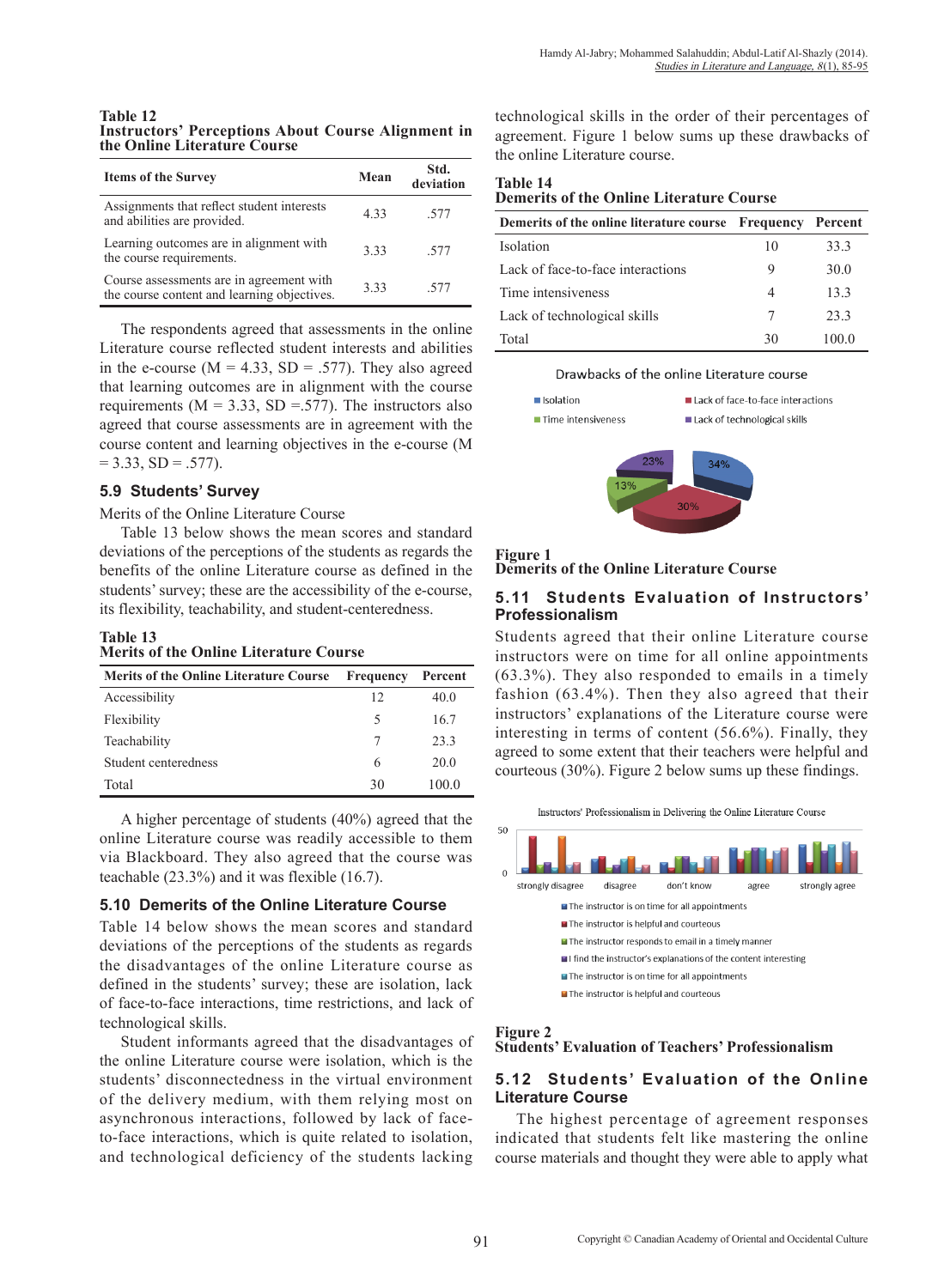they were learning in the future (66.7). Then they agreed that the online programme ran smoothly (63.3%). In terms of its appearance, the informants thought that the online programme was attractive and easy to read (56.7%). They, almost on the same level of agreement, they thought the online course was more convenient than its regular version (56.6). Finally, the student informants least agreed that they had plenty of experience with computers before taking the online Literature course (23.3%). Figure 3 below summarises these results.



If feel like I am mastering the material and will be able to apply what I am learning in the future

#### **Figure 3 Students' Evaluation of the Quality of the Online Course**

### **5.13 Results from the Pretest/Posttest**

The purpose of conducting a pretest/posttest assessment was to gauge if there were any significant differences between the levels of the students before they took the online Literature course and after they took it in order to evaluate the effects of the online Literature course and whether there were significant improvement and progress in the level of the students after the course delivery had ended. The results of the test were analysed using the SPSS.

A paired-sample *t*-test is performed to analyse students' performance on the online Literature course on pretesting and posttesting as per each question of the test; the reason for this is that the Literature test was in the form of essay questions whose answers were scored independently.

The statistical results in Table 15 below reveal that there is a significant difference between the performance of the students before they took the online Literature course and their performance after they had taken that online course to the good of the post-test administration which showed significantly improved enhancements in the performance of the students ( $p = 0.000$ ).

The table above shows the t-test results for the differences in mean scores on the literature test given to the experimental group twice to compare pretest versus posttest scores. Findings showed that the experimental group's mean scores ( $M = 62.77$ ,  $SD = 6.4$ ) were significantly higher on posttesting than the pretest mean scores ( $M = 43.47$ ,  $SD = 6.47$ ); the t-value for the overall score on pretesting/posttesting comparisons is -27.19. Such findings led the researchers to conclude that the instructional e-learning medium is significantly more effective than the traditional method in presenting and teaching the Literature online course. More specifically, the pretest results of the students had a mean of 43.47, while their mean scores increased to 62.77 on the posttest. This increase is illustrated in Figure 4 below which sums up the findings of pretest/posttest comparisons.

| Fable |  |
|-------|--|
|       |  |

**Dependent-Samples T-Test Comparing the Pre-Test and Post-Test Results of the Group**

| q1Pre Test<br>4.47<br>30<br>.819<br>Question 1<br>$-21.651-$<br>.000<br>30<br>q 1Post Test<br>6.37<br>.809<br>30<br>.855<br>q 2Pre Test<br>4.40<br>Question 2<br>$-12.003-$<br>.000<br>30<br>1.104<br>q 2Post Test<br>6.43<br>.791<br>q 3Pre Test<br>4.17<br>30<br>Question 3<br>$-13.581-$<br>.000<br>6.30<br>q 3Post Test<br>30<br>.837<br>q 4Pre Test<br>4.40<br>30<br>.855<br>Question 4<br>$-20.149-$<br>.000<br>q 4Post Test<br>6.27<br>30<br>.828 |
|----------------------------------------------------------------------------------------------------------------------------------------------------------------------------------------------------------------------------------------------------------------------------------------------------------------------------------------------------------------------------------------------------------------------------------------------------------|
|                                                                                                                                                                                                                                                                                                                                                                                                                                                          |
|                                                                                                                                                                                                                                                                                                                                                                                                                                                          |
|                                                                                                                                                                                                                                                                                                                                                                                                                                                          |
|                                                                                                                                                                                                                                                                                                                                                                                                                                                          |
|                                                                                                                                                                                                                                                                                                                                                                                                                                                          |
|                                                                                                                                                                                                                                                                                                                                                                                                                                                          |
|                                                                                                                                                                                                                                                                                                                                                                                                                                                          |
|                                                                                                                                                                                                                                                                                                                                                                                                                                                          |
| q 5Pre Test<br>30<br>.858<br>4.43<br>.000<br>$-13.574-$                                                                                                                                                                                                                                                                                                                                                                                                  |
| Question 5<br>1.102<br>q 5Post Test<br>6.60<br>30                                                                                                                                                                                                                                                                                                                                                                                                        |
| 30<br>.711<br>4.33<br>q 6Pre Test<br>Question 6<br>$-14.748-$<br>.000                                                                                                                                                                                                                                                                                                                                                                                    |
| q 6Post Test<br>6.33<br>30<br>.802                                                                                                                                                                                                                                                                                                                                                                                                                       |
| .819<br>30<br>q 7Pre Test<br>4.47<br><b>Ouestion 7</b><br>$-15.766-$<br>.000                                                                                                                                                                                                                                                                                                                                                                             |
| q 7Post Test<br>30<br>.860<br>6.47                                                                                                                                                                                                                                                                                                                                                                                                                       |
| 30<br>.855<br>q 8Pre Test<br>4.40<br>Question 8<br>$-3.440-$<br>.002                                                                                                                                                                                                                                                                                                                                                                                     |
| q 8Post Test<br>30<br>1.363<br>5.07                                                                                                                                                                                                                                                                                                                                                                                                                      |
| .774<br>30<br>q 9Pre Test<br>4.23<br><b>Ouestion 9</b><br>.000<br>$-9.780-$                                                                                                                                                                                                                                                                                                                                                                              |
| q 9Post Test<br>30<br>6.47<br>.860                                                                                                                                                                                                                                                                                                                                                                                                                       |
| 30<br>.791<br>q 10Pre Test<br>4.17                                                                                                                                                                                                                                                                                                                                                                                                                       |
| Question 10<br>.000<br>$-15.057-$<br>q $10P$ o s t<br>30<br>6.47<br>1.042<br>Test                                                                                                                                                                                                                                                                                                                                                                        |
| <b>Overall Score</b><br>Pre Test<br>30<br>43.47<br>6.474<br>$-27.191-$<br>.000                                                                                                                                                                                                                                                                                                                                                                           |
| Post Test<br>62.77<br>6.409<br>30                                                                                                                                                                                                                                                                                                                                                                                                                        |





**Mean Scores of Students on Pretesting and Posttesting**

Thus, pretest/posttest comparisons indicate that there is large difference between the overall mean scores of the students to the advantage of posttesting means cores. This proves the improvement and progress in the level of performance of the students using the online Literature course in the Blackboard environment. The findings also provide evidence that e-learning of literature, using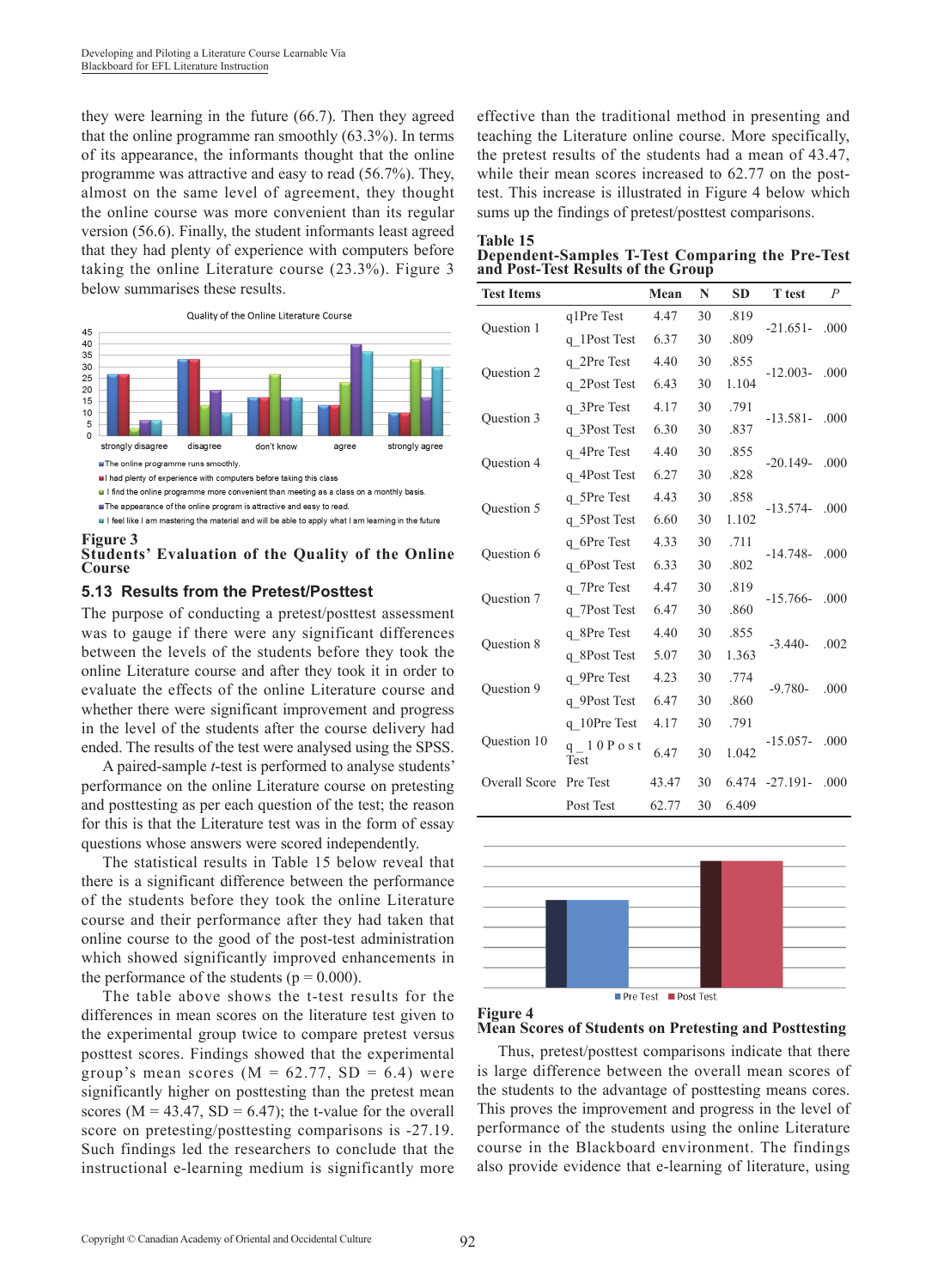Blackboard is conducive to improved performance of the students. This is also in line with some prior research which indicated that e-learning can lead to enhanced language learning in the classroom, as well as generate positive attitudes towards the coursework learned in a technology-based language classroom (e.g., Yan & Chen, 2007; Huang, Chern & Lin, 2009).

Findings from the students' survey indicate that the students were generally positive towards the use of the online Literature course, using the facilities of the online delivery medium of Blackboard. They agreed that the online medium of Blackboard was particularly useful for making the coursework accessible, flexibly learnable and teachable, making it more student-centred rather than teacher-based. The findings also demonstrated that the online Literature course was professionally delivered by punctual, helpful teachers. Students' results from the qualitative survey also indicated that students had positive perceptions as to the smooth running of the online Literature course, its convenience and flexibility and its attractive appearance compared to the traditional textbook. These findings are congruent with prior research showing that students learned much better online literary materials than the conventional literature and criticism books (Horst, 2005; Horst et al., 1998; Chen et al., 2013).

Interestingly, experimental participants did not report serious difficulty in gaining access to computers and the Internet, as they used the campus labs during class time or off-campus at home, though they reported that they entered the course with not much adequate computer skills. This finding is opposed to Sun's (2003) investigation which recognized that Internet connectivity and speed posed major problems in literary corpus use for classroom teaching/learning applications.

Numerous explanations for these findings, some briefly cited in the text of the literature review, can be offered here. First, differences in the amount and type of emphasis by the instructor on online course work in each class may have had an effect on students' perceptions of the favourable uses of literature and literary movements available in the online Literature course. Therefore, having received more direct training and practice in the Literature e-course, the participants in this study may have been better positioned to develop favourable perceptions about the course, the professionalism of instructors during online delivery of the course and the quality of the online programme, and in time, they tended to develop and build more enhanced skills to access, acquire and enhance their literary and critical knowledge about the Literature e-course.

### **5.14 Limitations of the Study**

It must be acknowledged that this study has certain limitations. First, the sample size was small both for the instructors sample and the students' sample; as such, the number of participants was limited by enrollment rates at this particular semester when the e-course was pilot-tested. Second, this study was conducted on male participants, due to restrictions to or difficulties with doing gender comparative experimental studies in the region where the study took place. There is no co-education in Saudi Arabia, especially at college level due to cultural and religious restrictions.

## **5.15 Recommendations & Pedagogical Implications**

If students are to study the history of literary movements, online courses that are modifiable in terms of content knowledge and skills of literary criticism can replace the traditional "use and dispose" materials that used for short periods of time as the former are easy to access and use, and more importantly, are easy to develop and enhance electronically. Attitudes towards CALL, the use of Blackboard, and the use of online literature courses can then be assessed using appropriate scales.

Generally, based on findings from this study, and the previous research here reviewed, the present study recommends the extension and expansion of e-learning endeavours, including language e-courses and online Literature courses in ELT higher education institutions in Saudi Arabia. In particular, the researchers recommend that faculty members and students be trained in the use of the online language management system of Blackboard for pedagogical purposes. In addition, the university administration may consider equipping the KKU campus with more e-learning labs, EFL learning software compatible with and appropriate for use on Blackboard.

# **REFERENCES**

Anderson, R. & B. Speck. (2001). *Using technology in K-8 literacy classrooms*. Upper Saddle River, N.J.: Prentice Hall.

- Belz, J. (2002). Social dimensions of telecollaborative foreign language study. *Language Learning and Technology*, *6*(1), 60-81.
- Bernard, R. M., Abrami, P. C., Lou, Y. P., Borokhovski, E., Wade, A., Wozney, L. … Euang, B. (2004). How does distance education compare with classroom instruction? A meta-analysis of the empirical literature. *Review of Educational Research*. Fall, *74*(1), 379-439.
- Brown, J. D. (1996). *Testing in language programs: A comprehensive guide to English language assessment* (1st ed.). ISBN: 9780072948363. Upper Saddle River, NJ: Prentice Hall. P. 144
- Case, C., & Truscott, D. M. (1999). The lure of bells and whistles: Choosing the best software to support reading instruction. *Reading & Writing Quarterly*, *15*, 361-369.
- Chen, C. N., Chen, S. C., Chen, S. H. E., & Wey, S. C. (2013). The effects of extensive reading via e-books on tertiary level efl students' reading attitude, reading comprehension and vocabulary. *TOJET: The Turkish Online Journal of Educational Technology*, *12*(2), 303-312.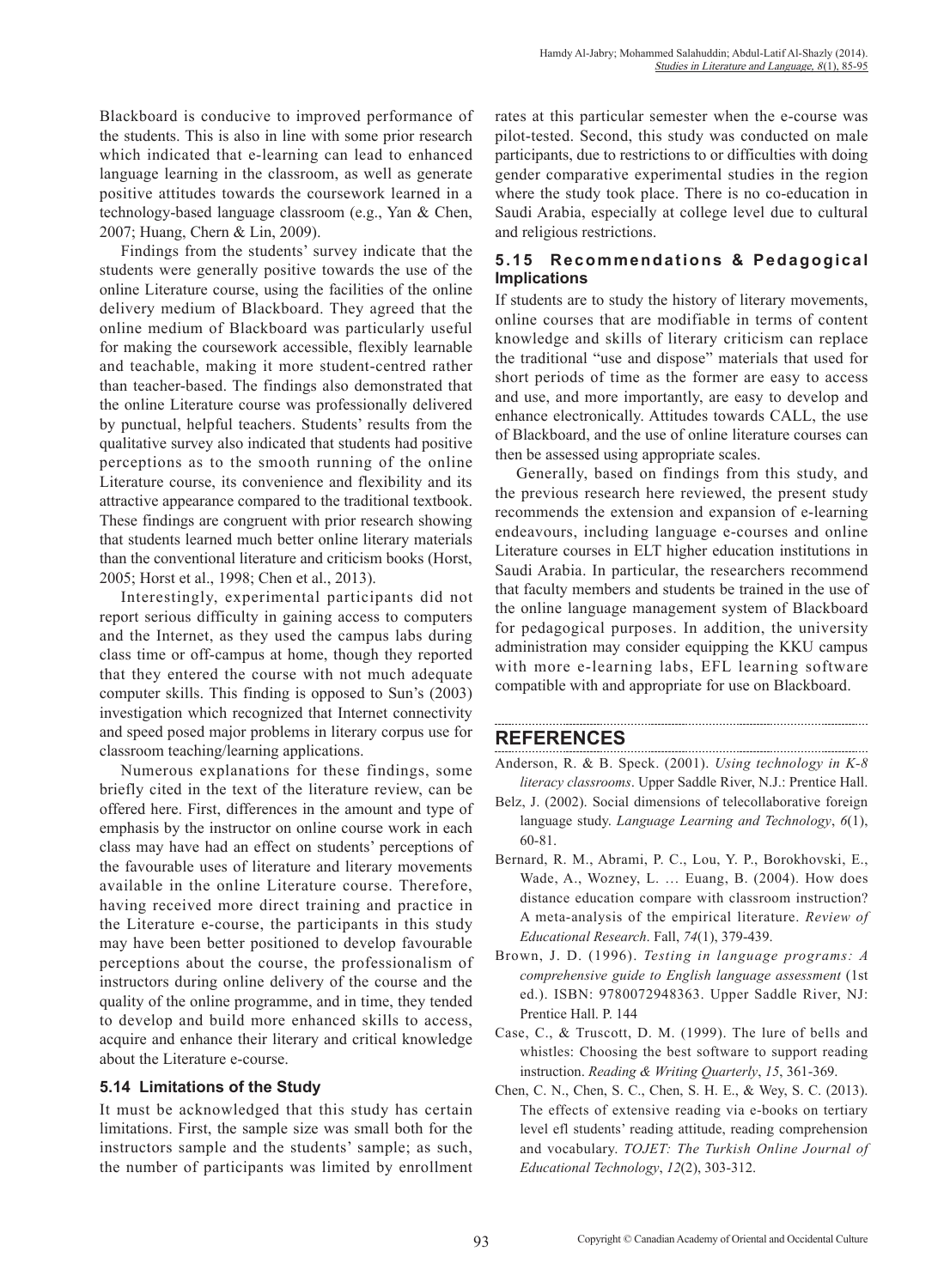- Crutsinger, C., Knight, D., & Kinley, T. (2005). Learning style preferences: Implications for web-based instruction. *Cloth Textiles Research Journal*, *23*(1), 266-277.
- Dunn, R., & Griggs, S. A. (1995). *Multiculturalism and learning style: Teaching and counselling* adolescents. Westport, CT: Praeger.
- Ehrmann, S. C. (2002). Improving the Outcomes of Education: Learning from Past Mistakes. Educause Review, *37*(1). http://net.educause.edu/ir/library/pdf/ERM0208.pdf
- Fageeh, A., & Mekheimer, M. (2013). Effects of blackboard on EFL academic writing and attitudes. *The JALTCALL Journal*, *9*(2), 169-196.
- Filimban, G. Z. (2008). *Factors that contribute to the effectiveness of online learning technology at Oregon State University*. Thesis (Ph. D.): Oregon State University.
- Gareis, E. (1997). Literature and film adaptations: Dealing with hot topics in the ESL and literacy classroom. *Journal of Adolescent & Adult Literacy*, *41*(3), 220-222.
- Gareis, E., Allard, M., & Saindon, J. (2009).The novel as textbook. *TESL Canada Journal, 26*(2), 136-147.
- Gilmore, S., & Warren, S. (2007). Emotion online: Experiences of teaching in a virtual learning environment. *Human Relationship*, *60*, 581-608.
- Ginther, A. (2002). Context and content visuals and performance on listening comprehension stimuli. *Language Testing*, *19*(2), 133-167.
- Harasim, L. M. (Ed.). (1995). *Learning networks: A field guide to teaching and learning online*. Cambridge, MA: MIT Press. (pp.189-211).
- Hellebrandt, J. (1999). Virtual collaborations in the Spanish class: From e-mail to web design and CDROM development. *Journal of Educational Computing Research*, *20*(1), 59-70.
- Hicks, M., Reid, I., & George, R. (2001). Enhancing online teaching: Designing responsive learning environments. *The International Journal for Academic Development, 6*(2), 143- 151.
- Horst, M. (2005). Learning L2 vocabulary through extensive reading: A measurement study. Canadian Modern Language Review/*La Revue Canadienne des langues vivantes*, *61*(3), 355-382.
- Horst, M., Cobb, T., & Meara, P. (1998). Beyond a Clockwork Orange: Acquiring second language vocabulary through reading. *Reading in a Foreign Language*, *11*(2), 207-223.
- Huang, H., Chern, C., & Lin, C. (2009). EFL learners' use of online reading strategies and comprehension of texts: An exploratory study. *Computers & Education*, *52*, 13–26.
- Irons, L.R., Keel, R., & Bielema, C. L. (2002). Blended learning and learner satisfaction: Keys to user acceptance? *USDLA. J.*, *16,* 29-39.
- Jelfs, A., & Whitelock, D. (2000).The notion of presence in virtual learning environments: What makes the environment "real"? *British Journal of Educational Technology*, *31*(2), 145-152.
- Kay, S. (1982). Literature in the ESL classroom. *TESOL Quarterly*, *16*(4), 529-536.
- Kelm, O. (1992). The use of synchronous computer networks in second language instruction: A preliminary report. *Foreign Language Annals*, *25*, 441-454.
- Lebel, T., Olshtain, E., & Weiss, P. L. (2005). Teaching teachers about augmentative and alternative communication: Opportunities and challenges of a web-based course. *Augmentative Alternative Communication*, *21*, 264-277.
- Lynch, M. (2001). Effective student preparation for online learning. Retrieved online from http://ts.mivu.org/default. asp?show=article&id=901.
- MacDonald, J., & McAteer, E. (2003). New approaches to supporting students: Strategies for blended learning in distance and campus based environments. *Journal of Educational Media*, *28*, 129-45.
- Mansoor, I. (2002). *The REEP program perspective: The benefits & challenges of technology. Uses of Technology in Adult ESL Education*. Washington, DC: National Centre for ESL Literacy Education (NCLE).
- Mayer, R. E., Moreno, R., Boire M., & Vagge S. (1999). Maximizing constructivist learning from multimedia communications by minimizing cognitive load. *Journal of Educational Psychology*, *91*, 638-643.
- Moore, G. M. & Thompson, M. (1997). *The effects of distance learning*. University Park, PA: Penn State's American Centre for the Study of Distance Education.
- Moskal, P., Dziuban, C., Upchurch,R., Hartman, J., & Truman, B. (2006). Assessing online learning: What one university learned about student success, persistence and satisfaction. *Peer Review*, *8*(1), 26-29.
- Newsome, W. (2008). *An investigation of efficiency and preference of supplemental learning modules in online instruction* (Unpublished maser's thesis). Reno: The University of Nevada.
- O'Toole, J. M., & Absalom, D. J. (2003). The impact of blended learning on student outcomes: Is there room on the horse for two?. *Journal of Educational Media*, *28*(1), 179-91.
- Oh, C. (2003). Information communication technology and the new university: A view on eLearning. *ANNALS of American Academy of Political Social Science*, *58*(5), 134-153.
- Pellicer-Sanchez, A., & Schmitt, N. (2010). Incidental vocabulary acquisition from an authentic novel: Do Things Fall Apart?. *Reading in a Foreign Language*, *22*(1), 31-55.
- Poole, J. (2006). E-learning and learning styles: Students' reactions to web-based language and style at Blackpool and the Fylde college. *Language Literate Journal*, *15*, 307-320.
- Sarica, G., & Cavus, N. (2008, May 6-9). Web-based English language learning. Paper presented at the 8th International Educational Technology Conference, Anadolu University, Eskişehir, Turkey.
- Smith, D. R., & Ayers, D. F. (2006). Culturally responsive pedagogy and online learning: Implications for the globalized community college. *Community College Journal of Research and Practice*, *30,* 401-415.